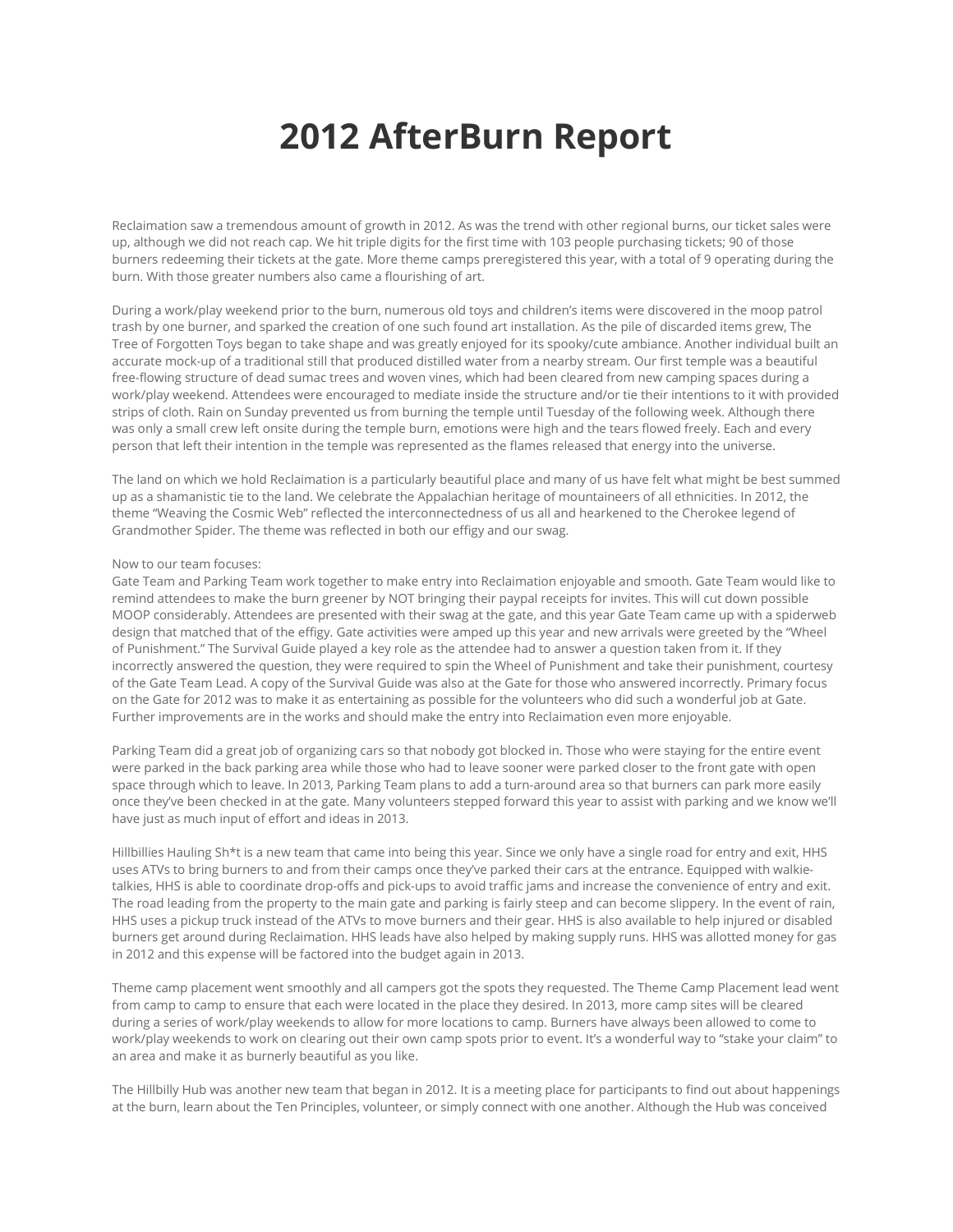in 2012, it went largely unmanned due to medical issues that were being experienced by the individual who designed it. Big plans are in the works for the Hillbilly Hub 2013.

Mooper Troopers reported that relatively no moop was left on site this year. While Mooper/Pooper Troopers enforce our Leave No Trace policy, everyone is educated about moop and the proper use of our composting toilets. A great many burners who have attended others burns, have claimed that our toilets are the cleanest they've seen. This is due to both the efforts of our volunteers and the cooperation of all our burners. We ask that each attendee donate at least one bucket with a lid for use in our outhouses, which, with the exception of the landowner's were constructed during work/play events. Instructions for use are posted in the outhouses at all times. The outhouses were renovated this summer during a couple of work/plays held on the land. Fresh paint and improvements made a huge difference to the interior spaciousness. An older outhouse was renovated into a handicapped accessible potty with a ramp and battery-powered indoor lighting. Each outhouse is also stocked with gloves and hand sanitizer to make the Pooper Troopers job easier. We also encourage burners to set up their own in-camp composting potties which are collected at the end of the event. This increases sanitation and convenience for everyone. A series of work/play weekends have already begun, during which we will construct rechargeable LED light fixtures for the outhouses, as well as such fixtures for path lighting.

There were no medical issues in 2012, but we are planning to have a more central location for Medical Team in 2013 in the event that one arises. A large covered area will be constructed near the landowner's cabin which will house our medical and ranger team headquarters, and the Hillbilly Hub. We have also had several volunteers to run a Sanctuary in 2013, which we haven't had previously, at least in a formal sense.

Ranger team had their first Black Rock Regional Ranger training done by Black Rock Ranger Fatboy. In 2013, our Ranger Team lead plans to update our training information to better address our special needs as a burn. Roughly one third of our community has received ranger training at least one burn in the Southeast, which gives us a good pool of volunteers and a safer event. We experienced one Sanctuary issue in 2012. The individual was attended by a ranger and another attendee through the night. We had to evict an attendee from the burn for the first time in Reclaimation history this year. The individual had to be approached by several rangers for mooping and attempting to sell drugs at the burn. The person was unable to understand the implications of his actions or why they were not allowed. We waited until he was no longer intoxicated and then he was escorted off the property by Rangers and HHS.

The Lamplighter Team did a wonderful job of lighting our small community. Because of our growth, Lamplighters will definitely need more volunteers for 2013. The Team Lead would like to make costumes for our lamplighters that resemble the ones worn by lighters at other burns. Through trial and error, we found that kerosene works best for the lanterns and will be used again as fuel in 2013. Lamplighter Team is also seeking a few more lanterns to supplement the supply already on hand, and is currently working on rechargeable LED lighting projects. The LED lights will come with rechargeable battery and solar packs and will promote a greener burn.

Our Fire Conclave opened with four "priestesses" blessing the circle around the effigy. Fire performers were then led on field individually to prerecorded music, and then in larger numbers as the intensity of the music led toward a climax. Participants were gifted medicine bottle rattles containing ashes from the Kentucky CORE 2011 effigy, which they used to supplement the rhythm of the music. Following the conclave finale, the Effigy Team Lead lit the structure with a big POOF. Prerecorded music played during the effigy burn. Once Fire Team deemed it safe, everyone in attendance joined hands in a human hula hoop and we all made our way around the remains of the effigy as one entity while our theme song, written collaboratively over a series of work/play weekends by our resident banjo player, was sung. The culmination of this moment was a very touching one for us all. The conclave lead has a few new ideas for 2013. The fuel dump will be moved to a safer location with more visible caution tape over the entire area. While we have had no safety incidents, we want to prevent them in the future. The conclave lead would also like to rely on live drumming during the 2013 burn if drummers can be recruited.

In keeping with our 2012 theme, "Weaving the Cosmic Web," and our desire to honor Grandmother Spider of the Cherokee, Effigy Team spent several work/play weekends building a double spiderweb structure. This effigy was our largest and most ornate to date. It was created completely from wood that had been salvaged from defunct outbuildings. While being thrifty and more environmentally friendly, this also added a little more Appalachian flavor to our effigy. As a testament to its sturdy construction and loving design, it burnt for quite some time before collapse and created some beautiful flames. In 2013, another Effigy Team Lead has stepped forward with a design for a lighthouse. Proposed theme ideas are revolving around a "Beacon of Light." We are also excited that the lead for this year's effigy is a lifelong resident of the area. Engaging with the local community has been a running goal for Reclaimation since its creation, and even more of the local community is planning to attend in 2013.